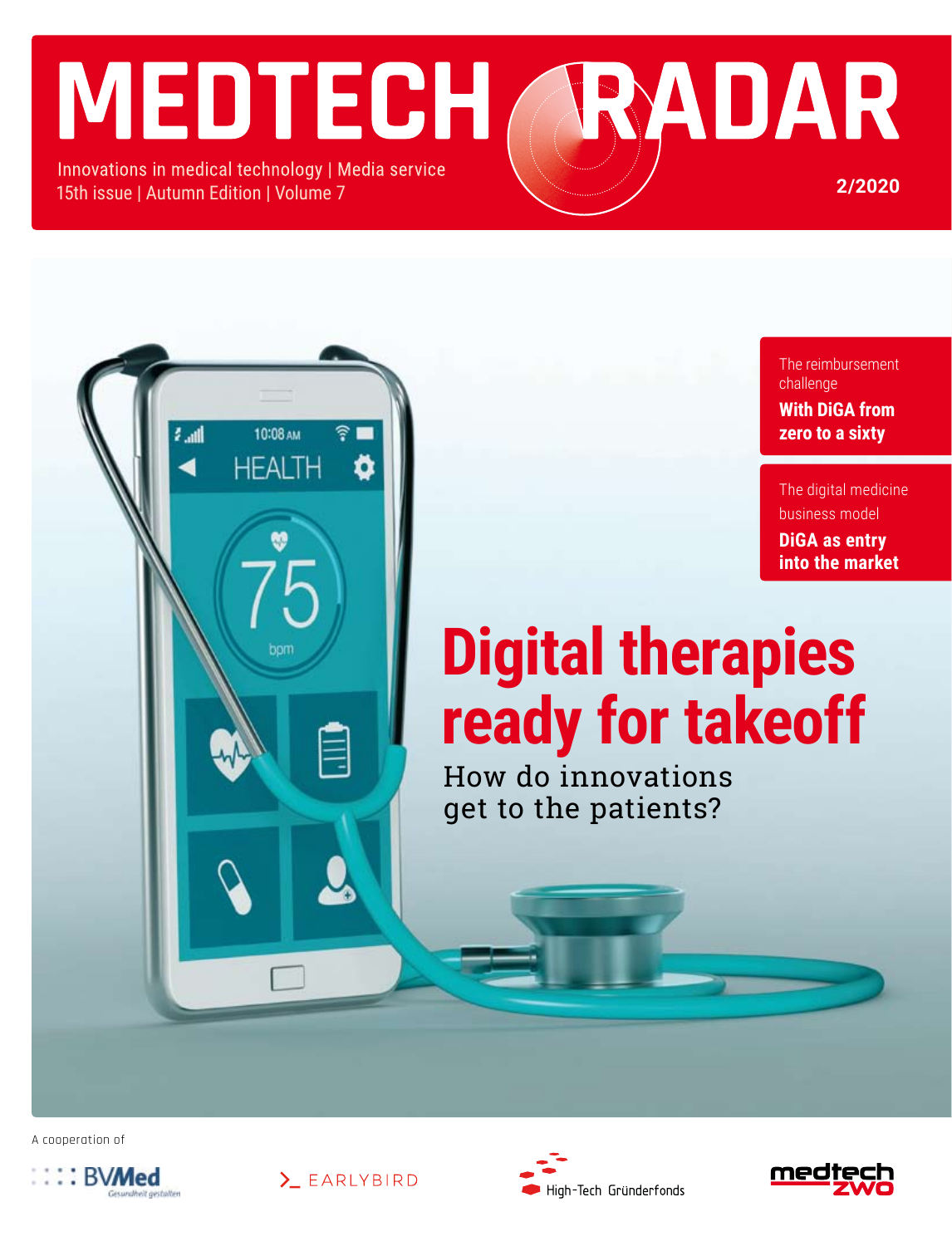

# The standard care Challenge **With DiGA from zero to sixty**

nxiety disorders, obesity, and sleep disorders - for all these diseases there is now<br>an app available as a prescription for the<br>first time. These apps are approved by the Eederal ders - for all these diseases there is now an app available as a prescription for the first time. These apps are approved by the Federal Institute for Drugs and Medical Devices (BfArM) and reimbursed by the statutory health insurance companies. "This means that digital medical devices of lower-risk classes have an important entry point into standard care, which we highly welcome," says Anke Caßing, senior investment manager at High-Tech Gründerfonds (HTGF), which accompanies several digital health start-ups on their way to market.

#### **BfArM draws a first positive balance**

Some founders can hardly believe that the Digital Healthcare Act (DGV) and the reimbursement of digital health applications (DiGA) were successfully implemented in just 15 months. "With around 90 consultations since the beginning of May, and the first applications starting on the day the

**The first digital health applications (DiGA) have made it into standard care, thanks to the Digital Care Act, the next ones are in the starting blocks. One of the greatest challenges remains in demonstrating evidence of the positive healthcare effect.**

> Source.: Elenabsl/adobestock electronic application portal was published, we can say that the process has got off to a good start," says Wiebke Löbker, head of the BfArM innovation office. The fact that only a few apps were initially included in the DiGA directory at the beginning of October is also due to the tight deadlines. "The process is designed as a 'fast track' not only for us, but also for the manufacturer. If, after confirmation of the complete application, additional requests come from our side, the process does not stop until clarification, but the clock continues. For some companies this timeline was apparently too tight to remedy existing deficiencies," reports Löbker. Ten applications were therefore withdrawn but can be submitted again. This shows that despite extensive guidelines, interpretation and reading aids, there are still some challenges in the details. Nonetheless, there is great euphoria among founders. "We are doing pioneering work in digital medicine and can now use the opportunity to get into

standard care. We therefore accept the uncertainty and dare to take the step," says Alexander Leber. The heart specialist at the Clinic for Cardiology at the Isar clinic in Munich founded iATROS in 2019, and the HTGF was on board as a seed investor from the start. Now, the team is about to submit a DiGA application to the BfArM.

#### **Digital medicine in outpatient care**

Leber has co-developed an app which helps patients with high blood pressure, for example, to be more closely networked with the doctor via continuous vital data monitoring. Artificial intelligence analyzes the data and, if necessary, provides information about a doctor's visit. "In this way, emergencies such as strokes or heart attacks can be identified and avoided more easily," says Leber with conviction. At iATROS, he wants to set up a virtual heart clinic in the long term, which on the one hand helps to channel digital patient data via a platform for doctors and patients, and on the other hand also provides a telemedicine offering. Part of this vision could now reach doctors' practices and patients via DiGA. "With DiGA in place, we can finally advance modern digital medicine in outpatient care – and that is urgently needed."

#### **The evidence challenge**

Nora Blum is already one step further. The founder of mental health company Selfapy – also part of the HTGF portfolio – was one of the first to apply at the BfArM after the DiGA process kicked off. "We expect approval for our app by the end of the year," she says. And although the company, which was founded in 2016, had already entered this phase well-prepared, a few hurdles still had to be overcome in the process – particularly regarding the therapeutic focus. Blum: "We were aware that our previous preventive psychological digital programs were not suitable for DiGA and that we still had a lot of work to do. Above all, the additional requirements for data protection, data security and interoperable interfaces were tough." On the other hand, Selfapy was already able to include data to prove the effectiveness of the web application in the approval process. A pilot study with the Hamburg Universtiy Clinic Eppendorf (UKE) has already been completed, and

another study is currently underway with Berlinbased Charité. "These data will be available at the beginning of 2021 and will give us a tailwind in communicating with the doctors," Nora Blum is certain. She knows that app providers will only have good cards in future negotiations if they show quality and evidence. Discussions are currently ongoing

#### **When did the reimbursement for DiGA start?**

On October 6th, 2020, the German Federal Institute for Drugs and Medical Devices (BfArM) included the first "Prescription Apps" in the new directory for digital health applications (DiGA).

#### **How many DiGA are in the process?**

More than 20 are in the application process (as of October). The assessment time at the BfArM is three months after receipt of the complete application in the fast-track process.

#### **How does the process work?**

The BfArM checks whether a DiGA fulfills the requirements defined in the Digital Health Applications Ordinance (DiGAV) for safety and functionality, data protection and information security as well as with regards to quality and, in particular, interoperability. In addition, they check that the proof to be provided by the manufacturer will demonstrate positive healthcare effects achieved with the DiGA . Preliminary access into the directory is possible, even if these results are not yet available. In this case, the manufacturer has to show other early promising data and show that the further requirements are met. Within a trial phase of up to one year, the necessary comparative study must be carried out. In exceptional cases, the option of a time extension is available.

#### More information: **https://diga.bfarm.de**

### The DiGA directory –

### a way into reimbursement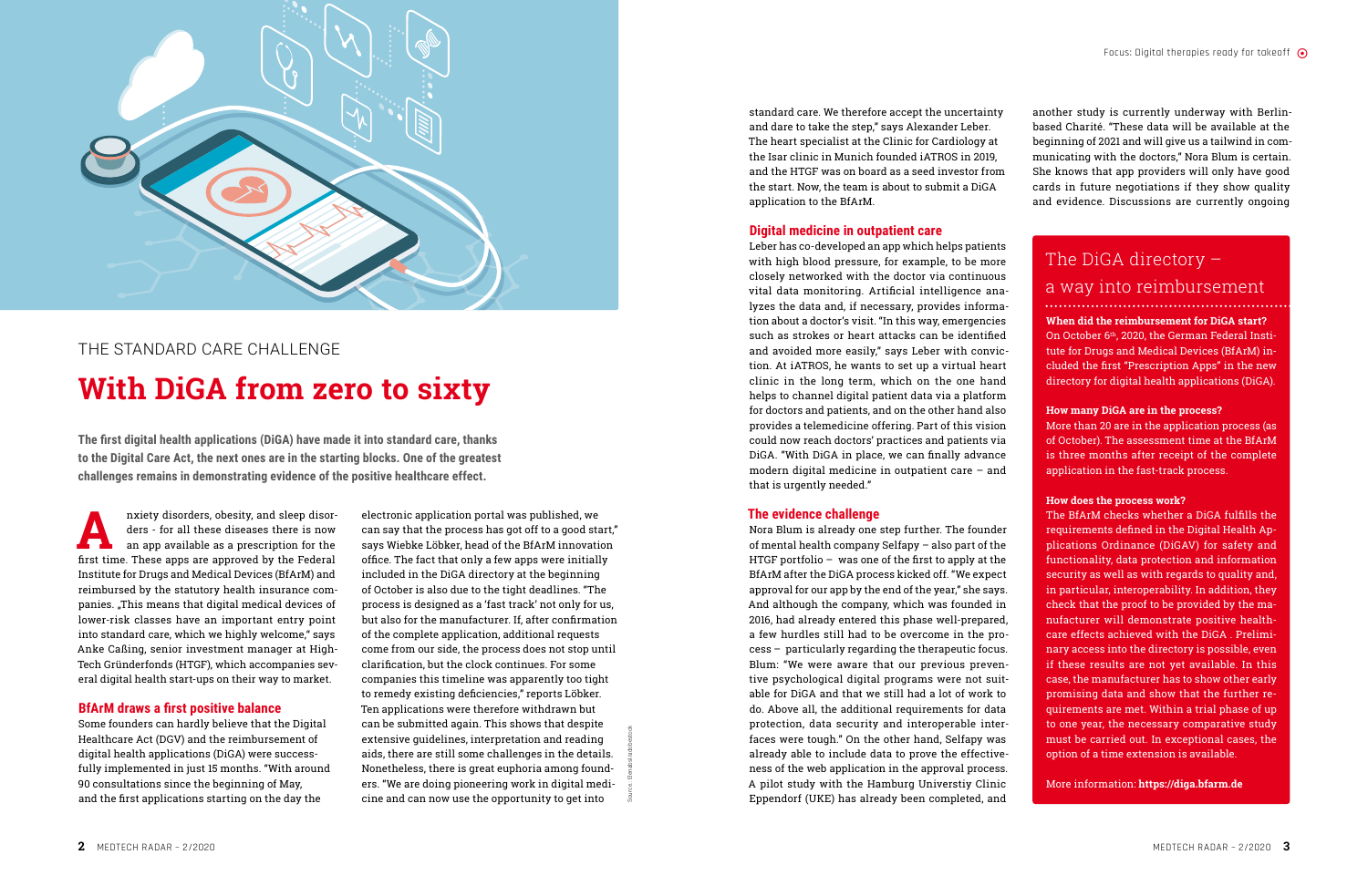

**M** arkus Riemenschneider is considered<br>to be one of the old hands in the digital health business. His company Perto be one of the old hands in the digital health business. His company Personal MedSystems GmbH launched 7,000 Cardiosecur devices for mobile ECG analysis in 2011, and the DiGA application is currently being prepared. "For us, quality comes before speed. We are still in the process of making our study design watertight for the test phase," says Riemenschneider. Because what sounds so simple is not trivial: "We don't just have to show that our digital offering works, but that we provide a medical proof of benefit." Riemenschneider can quickly convince doctors that Cardiosecur makes sense. By using his mobile application, cardiac patients are able to record a personal reference ECG. If necessary, further online recordings

then start if there are complaints. "It has long been clear to cardiologists that diffuse heart problems cannot be captured using traditional EKG methods in the doctor's office. With our mobile ECG, patients can take measurements themselves and as soon as faults occur, this is visible in the data and a visit to the doctor is recommended," he reports. Despite the clear benefit, doctors have hesitated so far - with the reimbursement option via DiGA, that is now set to change. But Riemenschneider is still working on the question of how many patients actually suffer from such diffuse complaints. So far this has hardly been documented. "Many cardiologists state that half of their patients have something, but they don't know exactly what," says Riemenschneider. Without meaningful figures, however, he cannot determine<br>meaningful figures, however, he cannot determine  $\frac{1}{2}$ <br>meaningful figures, however, he cannot determine

iATROS founder Alexander Leber also considers several pillars of income in his own business model to be important: "We are not only looking at the DiGA, but also at selective contracts with private health insurance companies and the so-called German Hospital Future Act, with which the intersectoral care should be improved." For him, a telemedicine infrastructure is essential in this context. "In a few years, patients will run into us with lots of data, and we  $\bar{\bar{s}}$  have to be able to deal with it in a structured man-

a realiable parameter for the study size – a central factor for all start-ups that are currently applying for DiGA approval and have to prove healthcare effects during the one-year trial phase.

#### **Convince doctors with evidence**

Good study planning is also central with regards to the market entry. "The evidence of the product emerges from the results, and will largely determine the price at the end," emphasizes Markus Dahlem, CEO of Newsenselab. In August, his company submitted the DiGA application for a migraine app. He expects approval by the end of the year. According to him a study with 300 patients under the leadership of the Charité is in the starting blocks. "In the preparation process, we again deliberately focused on migraines and left out the tension headache," reports Dahlem. His goal is clear: to score with evidence and convince medical professionals. His good contacts with doctors and key opinion leaders will help, but he is realistic: "I do not assume that more than 30% of the doctors are open to digital applications."

Jörg Land from Sonormed knows how important doctors are when it comes to selling digital medical products. "We have been working for years with ENT doctors who prescribe our tinnitus app as a care solution. It is advisable to act as a problem solver for the doctors and to shift as little effort and processes as possible into the practice," he emphasizes. Dahlem and Land see great long-term potential in cooperation with the pharmaceutical and medical technology industries, whose sales expertise would clearly be an advantage.

#### **Other income in addition to DiGA important**

### The digital medicine Business model

# **DiGA as entry into the market**

**Only those who are able to convince doctors and patients equally of the digital application benefits will establish themselves in the market. Entrepreneurs and investors discuss how business models will develop in the future.**

ner," predicts Leber. Investor Thom Rasche, partner at Earlybird, also believes in completely new supply constellations in the digital context. "In future, we will have to think more in terms of indications and supply chains instead of individual product groups." For him, DiGA is a first step in this direction, but it does not justify a gold rush mood. "Every digital application is ultimately controlled by the doctors. To evaluate if the company is really well positioned we have to look at its sales strategy."

#### **Higher class digital medical devices**

In addition, he points to the fact that the DiGA currently only include lower-risk products with little patent protection. According to him, the wave of low cost digital generics is inevitable and business models only based on DiGA are therefore a challenge. New investment candidates are therefore primarily evaluated in terms of their ability to penetrate further markets, Rasche says. Markus Dahlem is also convinced that the future of digital medicine lies in higher-class products. "We have exciting ideas in the wings. It is therefore all the more important today to create the infrastructure for digital products that can do more." Natalie Gladkov from BVMed sees it similarly:: "If we want to exploit the healthcare potential of digital therapies, we have to open the DiGA to medical products of higher-risk classes." ¤

between representatives of the manufacturers' associations and the GVK on the details of the DiGA implementation. Evidence plays an important role for health insurers, emphasizes GKV representative Johanna Gregor-Haack: "The success of the DiGAs will depend crucially on the quality of the products – there will only be acceptance if the insured experience a real improvement in their care. We therefore see it as our task to pay attention to high quality and beneficial DiGA in the course of the price negotiations." For the first year after approval by the BfArM, the GKV proposes a maximum price level. The law gives this price cap as an option. "In our opinion, the completely free price setting by the manufacturers in the first twelve months should be limited by maximum prices for product groups of comparable DiGA. This is particularly because DiGAs that are subject

to approval have not yet been able to sufficiently demonstrate a positive healthcare effect," says Gregor-Haack. However, manufacturers consider upper price limits and product groups to be difficult, emphasizes Natalie Gladkov, digital medicine expert at BVMed. "We currently see no need for a price cap. Setting maximum amounts to simplify pricing makes sense in an established market. Maximum amounts used too early, in turn, significantly reduce the manufacturer's interest and thus become a "stumbling block" for future innovations. Due to the great variety of DiGAs, it is currently very difficult to form reasonable product groups," she explains. The association wants to stand up for appropriate remuneration in the negotiations. Gladkov: "In view of the current reluctance of many doctors, we do not expect any cost explosion in the first year of prescrib-